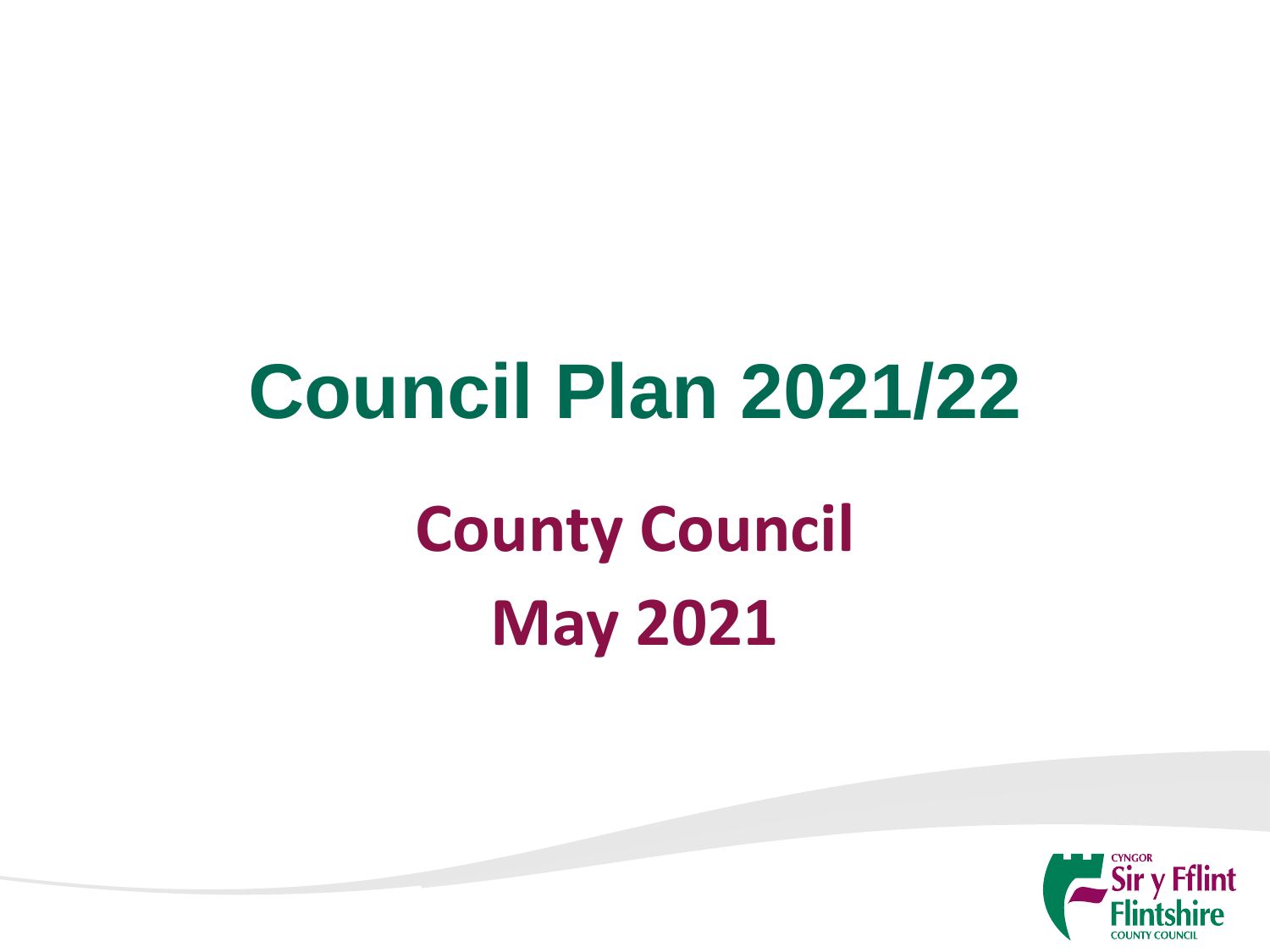#### **Council Plan**

- A statutory plan published annually
- Flintshire re-adopts our Plan each year as part of a rolling planning process
- The Plan is one of a set of corporate plans including the Medium Term Financial Strategy
- Aligns well with the Well-being Plan of our partners

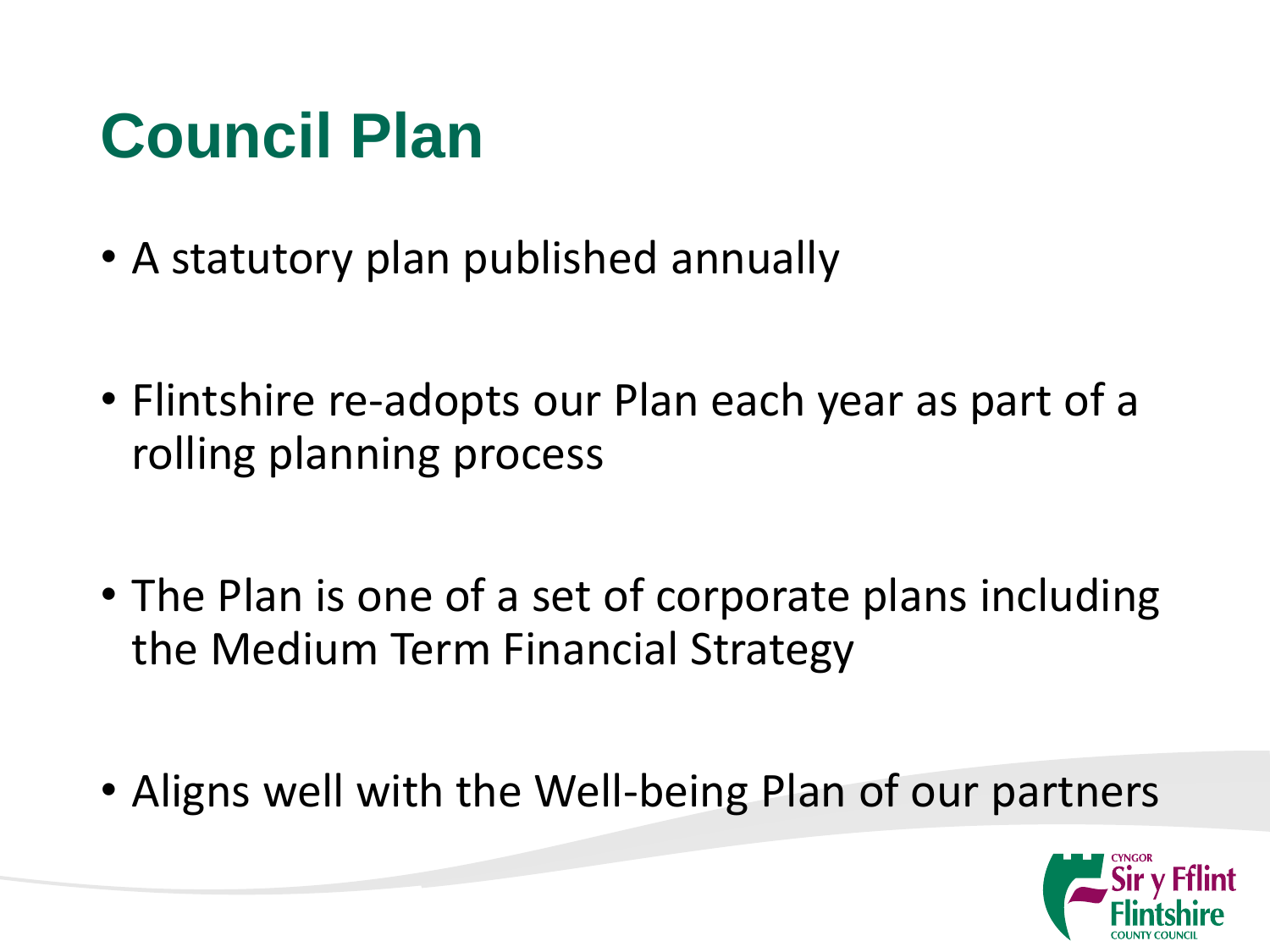## **Council Plan Timeline**

- From October to December development of the Plan in the background by Chief Officers and senior management across the portfolios
- January Cabinet approved the draft themes and priority areas for member consultation
- January and February consultation with the Overview & Scrutiny Committees – no significant alterations to Part 1 and some suggested additions to Part 2
- April Members Briefings: good support for the Plan
- Cabinet 18<sup>th</sup> May to recommend the final Plan to Council

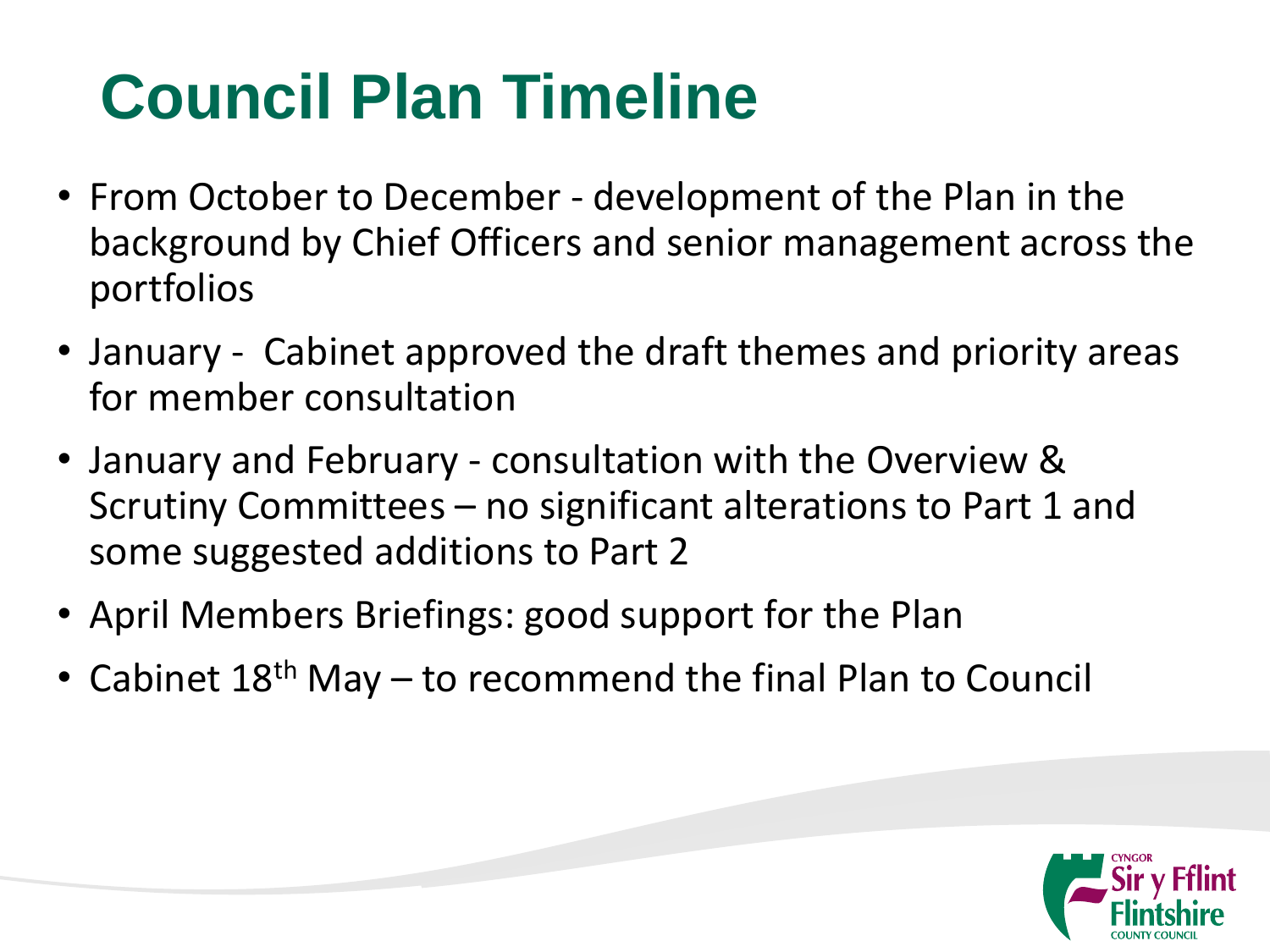#### **Council Plan – Parts 1 & 2**

- Part 1 is the statement of in-year priority work for the coming year for the whole Council. It sets out our ambitions through statements which lend themselves to being Well-being objectives
- Part 2 of the Council Plan is the detailed document which sets out how achievement of the objectives will be measured and evaluated through:
	- Performance indicators and their targets
	- Activity milestones and tasks

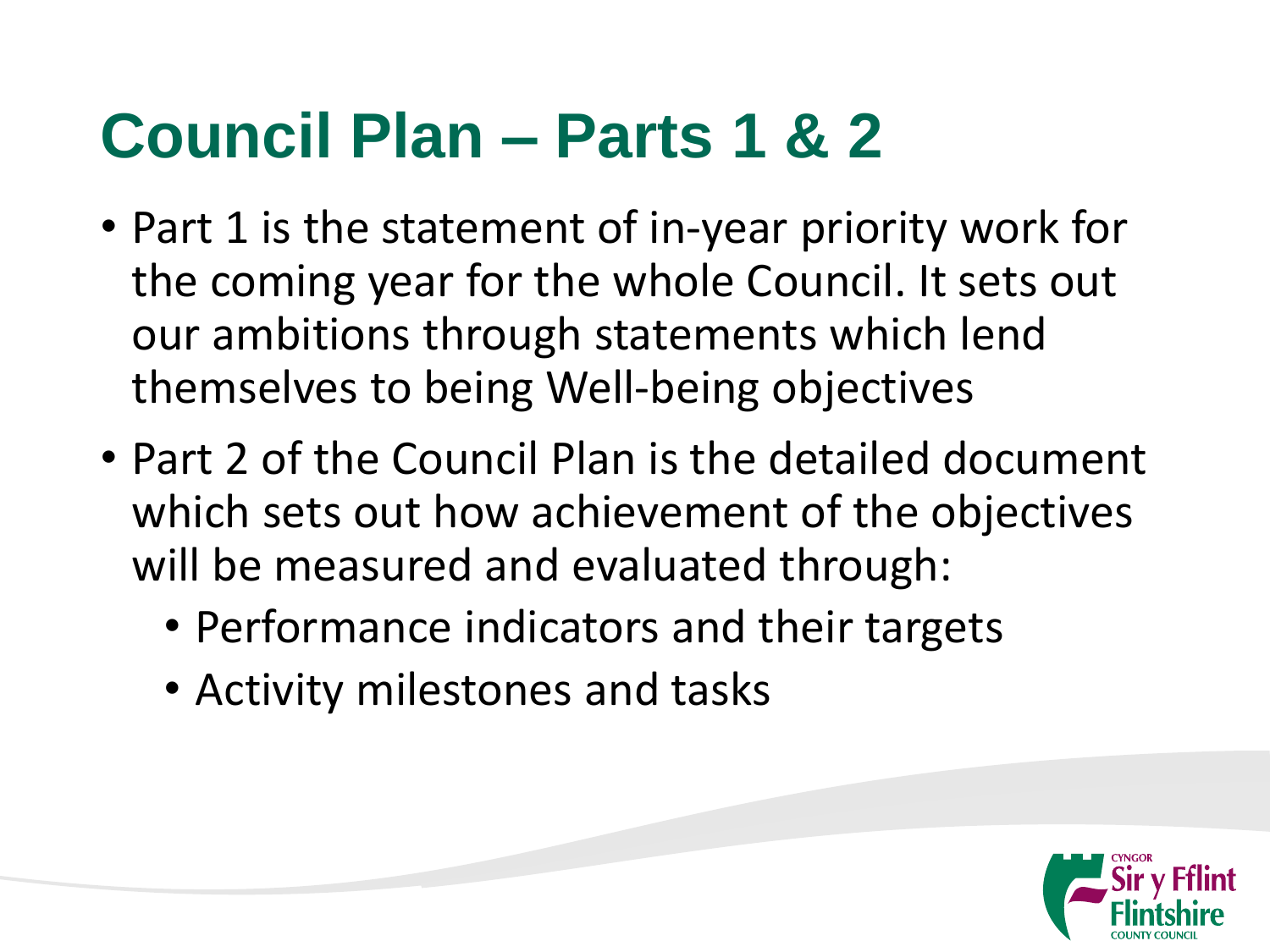#### **Theme Allocation to Committees**

| Theme Name                               | <b>Allocated Overview &amp; Scrutiny Committee</b> |
|------------------------------------------|----------------------------------------------------|
| <b>Poverty</b>                           | <b>Corporate Resources</b>                         |
| Affordable and Accessible Housing        | <b>Community Housing &amp; Assets</b>              |
| Green Society and Environment            | <b>Environment &amp; Economy</b>                   |
| Economy                                  | <b>Environment &amp; Economy</b>                   |
| <b>Personal and Community Well-being</b> | Social & Health Care                               |
| <b>Education and Skills</b>              | <b>Education, Youth &amp; Culture</b>              |

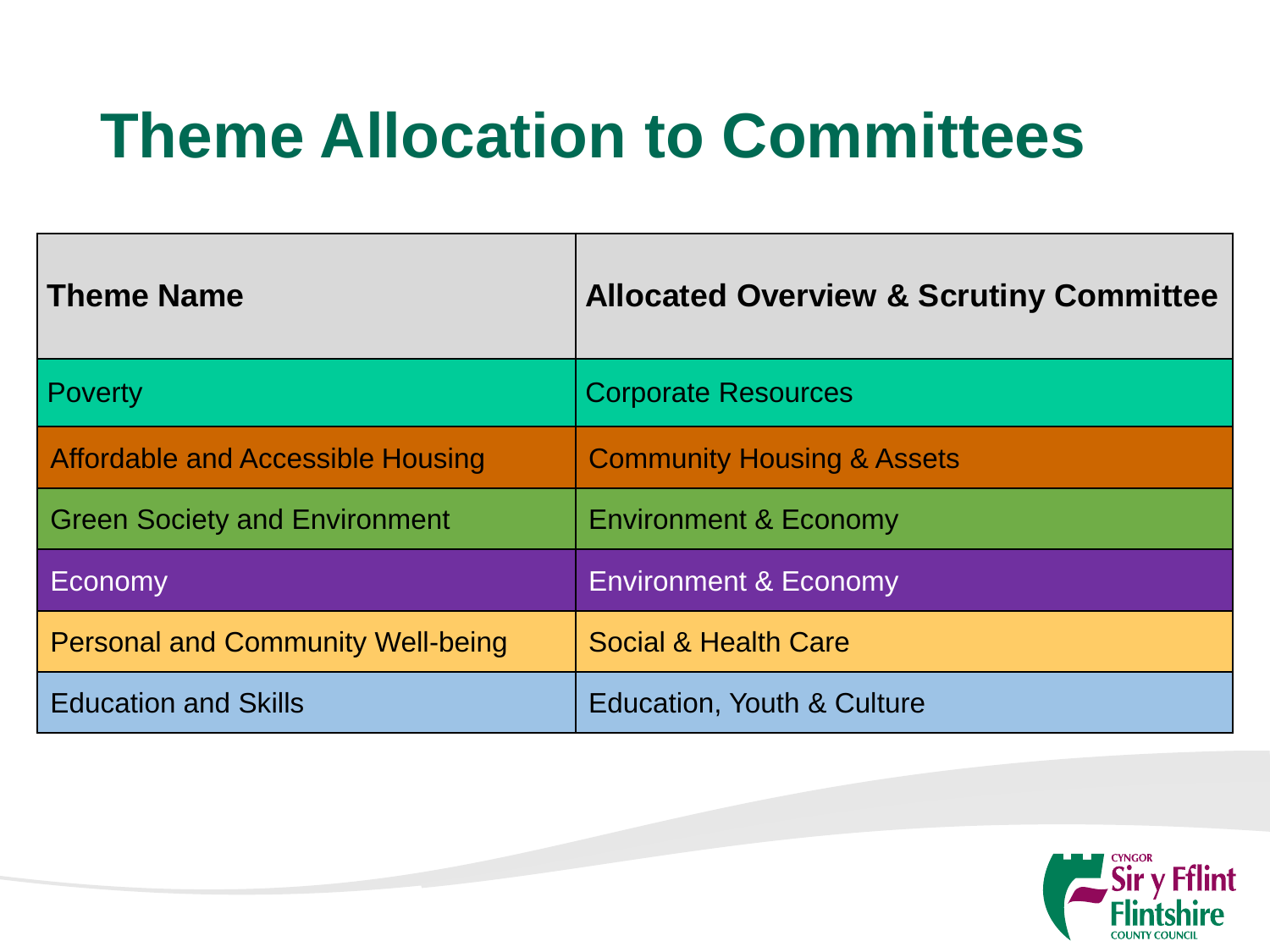#### **Overseeing Plan Implementation**

The timetable for performance monitoring:

|                  | December 2021 Mid-Year Performance Monitoring |
|------------------|-----------------------------------------------|
| <b>June 2022</b> | <b>End-of-Year Performance Monitoring</b>     |

#### Who does what:

|         | Stage 1   Chief Officer Team              | Exceptions reporting and<br>mitigation                                          |
|---------|-------------------------------------------|---------------------------------------------------------------------------------|
| Stage 2 | <b>Cabinet Members</b>                    | Informal Plan oversight                                                         |
| Stage 3 | <b>Overview &amp; Scrutiny Committees</b> | Oversight of Plan themes                                                        |
| Stage 4 | Cabinet                                   | <b>Full Council Plan oversight with</b><br>the benefit of Committee<br>feedback |

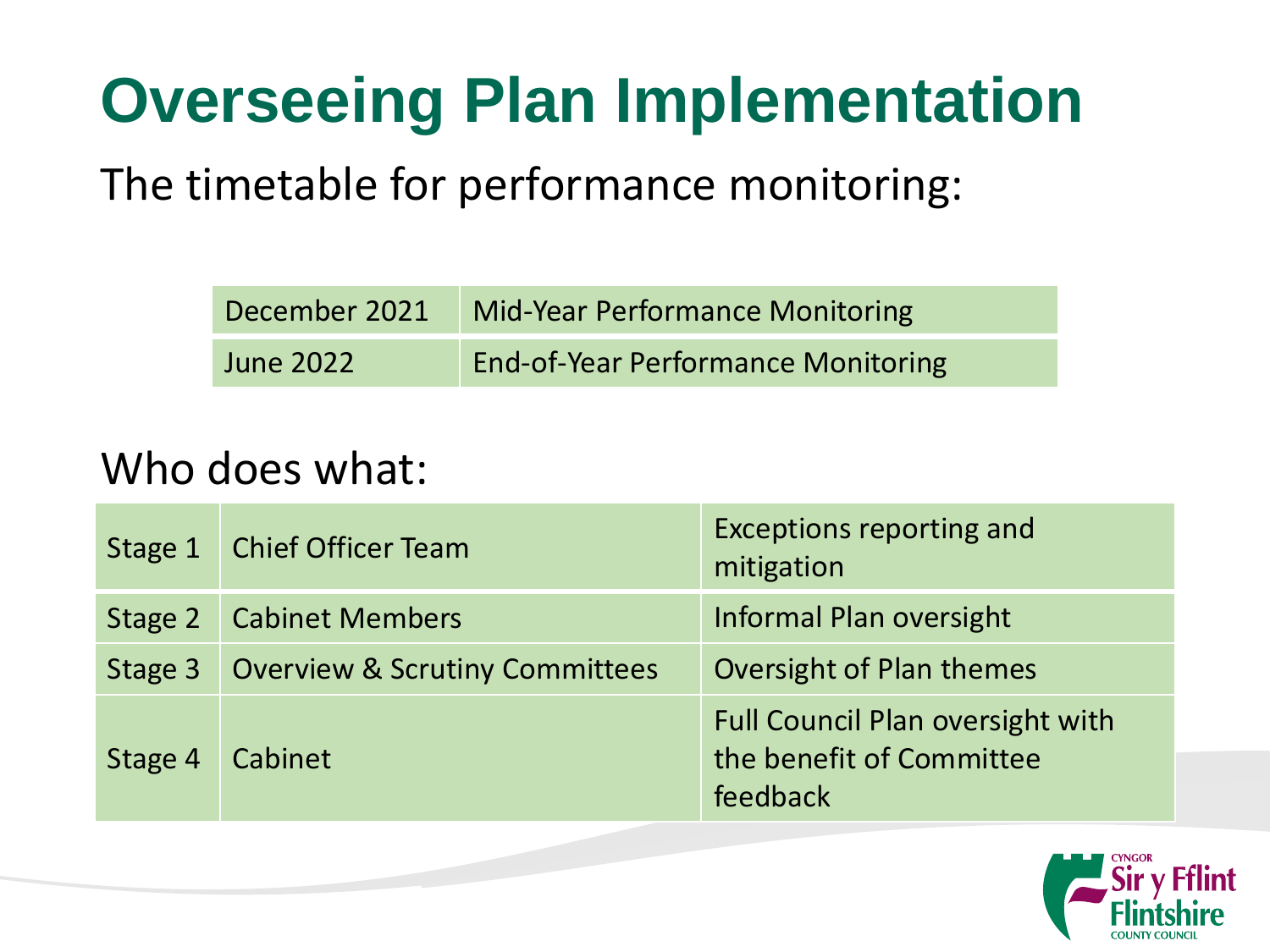

| <b>Wellbeing Objective:</b> | Protecting people from poverty by supporting them to meet their<br>basic needs                                          |
|-----------------------------|-------------------------------------------------------------------------------------------------------------------------|
| <b>Priority</b>             | <b>Definition</b>                                                                                                       |
| <b>Income Poverty</b>       | People on low income who are unable to meet day to day living costs                                                     |
| <b>Child Poverty</b>        | Children who do not have access to adequate food, clothing, shelter<br>and education to lead a healthy and active life  |
| <b>Food Poverty</b>         | People who are not able to access food that meets their daily<br>nutritional needs and requirements                     |
| <b>Fuel Poverty</b>         | Households that have higher than average fuel costs and meeting<br>those costs will cause them to experience poverty    |
| <b>Digital Poverty</b>      | Limitations on easy access to the digital world due to prohibitive<br>costs, skills and confidence, or network coverage |

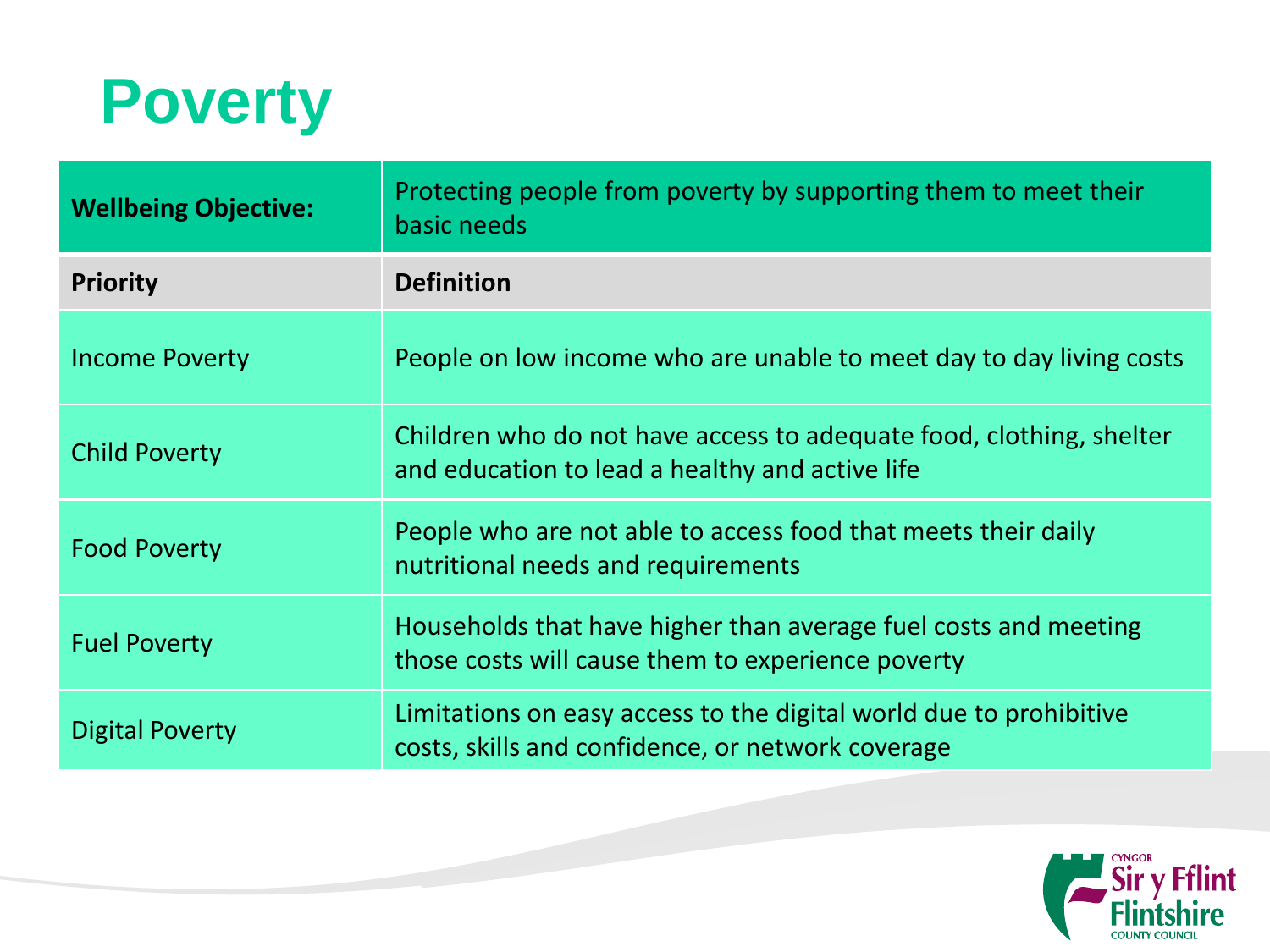## **Affordable and Accessible Housing**

| <b>Wellbeing Objective:</b>                        | Housing in Flintshire meeting the needs of our residents and supporting<br>safer communities                                                                   |
|----------------------------------------------------|----------------------------------------------------------------------------------------------------------------------------------------------------------------|
| <b>Priority</b>                                    | <b>Definition</b>                                                                                                                                              |
| Housing support and<br>homeless prevention         | Offering support to people to retain their housing and live well and avoiding<br>homelessness                                                                  |
| <b>Housing Needs and</b><br><b>Housing Options</b> | Helping people to explore their housing options so they can access the right<br>homes to meet their needs                                                      |
| <b>Social Housing</b>                              | Working with housing partners to develop and invest in affordable housing -<br>with modern methods of construction, and a commitment towards carbon<br>neutral |
| <b>Private Rented Sector</b>                       | Supporting the private sector to raise standards in the management and<br>condition of housing and promote tenancy sustainment in our communities              |
| <b>Empty Properties</b>                            | Bringing empty homes back into use to enhance the local housing market<br>and improve our local communities                                                    |

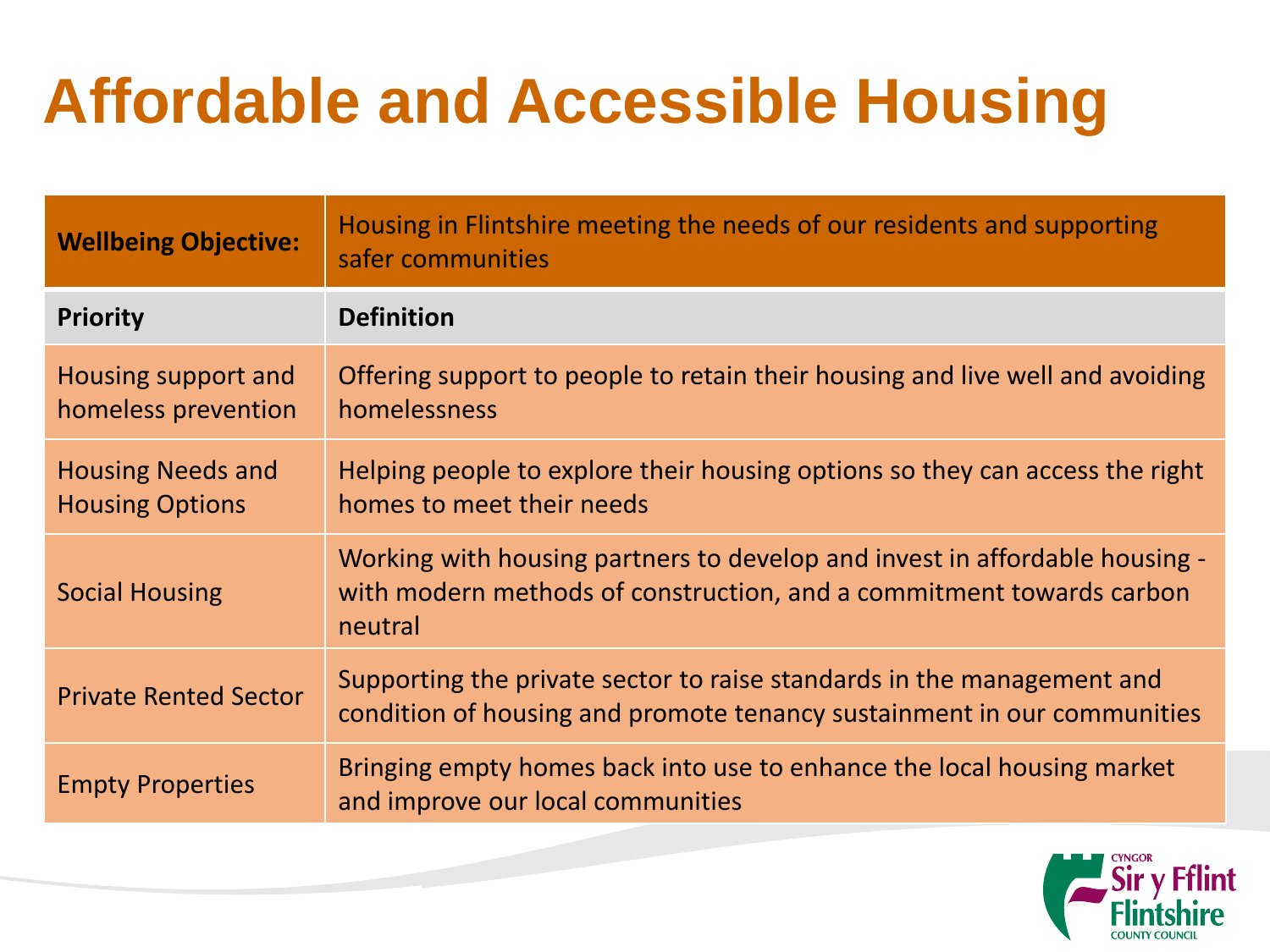### **Green Society and Environment**

| <b>Wellbeing Objective:</b>                               | Limiting the impact of the Council's services on the natural environment and<br>supporting the wider communities of Flintshire to reduce their own carbon<br>footprint. |
|-----------------------------------------------------------|-------------------------------------------------------------------------------------------------------------------------------------------------------------------------|
| <b>Priority</b>                                           | <b>Definition</b>                                                                                                                                                       |
| <b>Carbon Neutrality</b>                                  | A net carbon zero Council by 2030 and supporting wider decarbonisation<br>actions across the County, making this central to Covid-19 recovery                           |
| <b>Fleet Strategy</b>                                     | Reducing the environmental impact of our fleet                                                                                                                          |
| <b>Green Environment</b>                                  | The promotion, good management and protection of our green spaces to<br>deliver multiple benefits to the environment and our residents and visitors                     |
| <b>Renewable Energy</b>                                   | The promotion and support of renewable energy opportunities across the<br>Council Estate and wider communities.                                                         |
| <b>Active and</b><br>Sustainable Travel<br><b>Options</b> | Provide opportunities for increasing levels of walking and cycling (active travel)<br>and enable access to other alternative and sustainable methods of travel          |
| <b>Circular Economy</b>                                   | Support and promote the Welsh Government's strategy to create a sustainable,<br>circular economy in Flintshire                                                          |

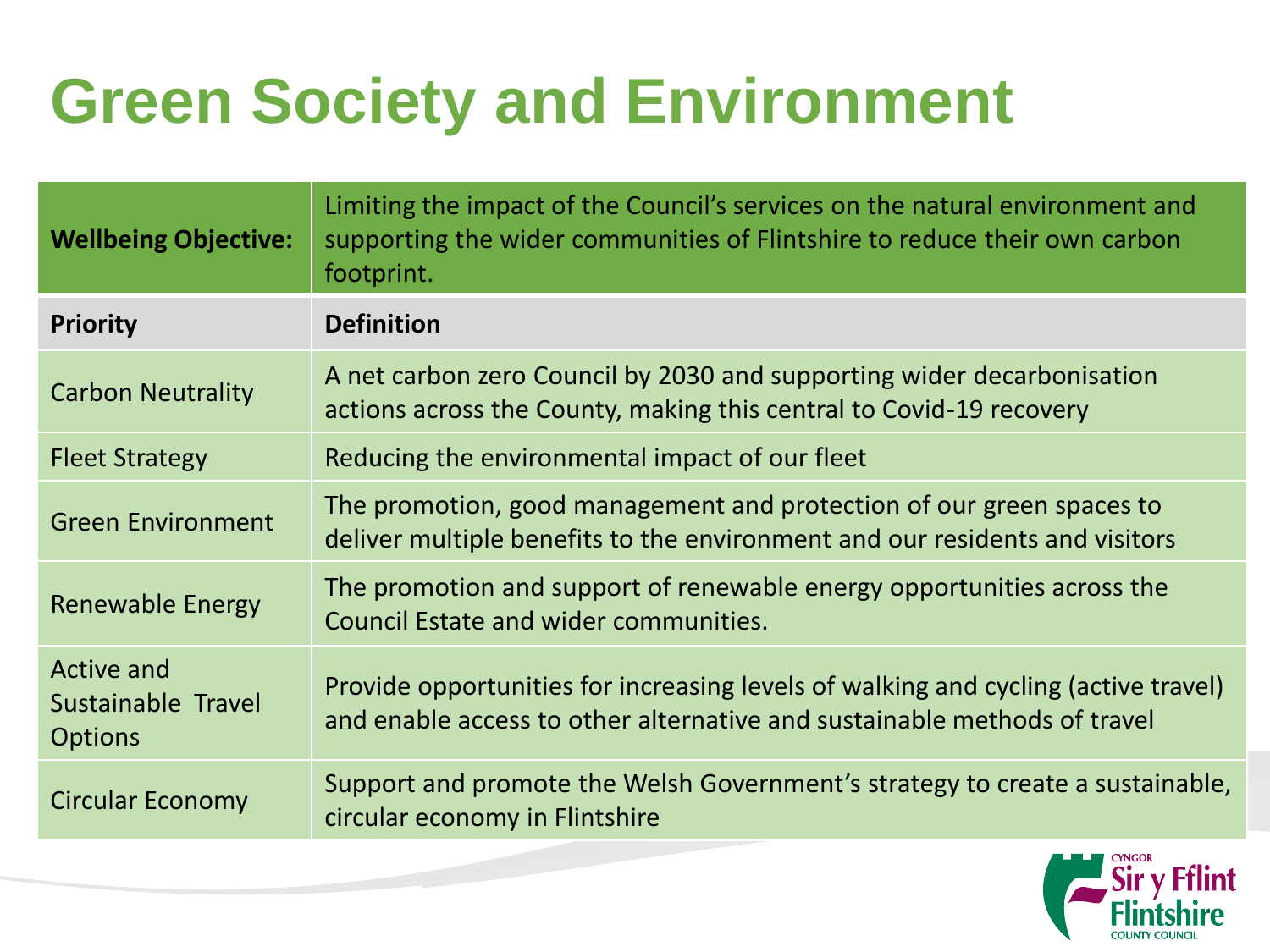#### **Economy**

| <b>Wellbeing Objective:</b>                               | <b>Enabling a sustainable economic recovery</b>                                               |
|-----------------------------------------------------------|-----------------------------------------------------------------------------------------------|
| <b>Priority</b>                                           | <b>Definition</b>                                                                             |
| <b>Town Centre</b><br>Regeneration                        | Regenerate and re-invent our town centres                                                     |
| <b>Business</b>                                           | Enable business continuity and encourage appropriate investment                               |
| <b>Transport and digital</b><br>infrastructure            | Ensure that the transport and digital networks facilitate and support recovery<br>and growth  |
| <b>Local Development</b><br>Plan (LDP) Targets            | Achieve LDP policy objectives for growth, protection and enhancement                          |
| Spending money for<br>the benefit of<br><b>Flintshire</b> | Grow our local economic vitality through social value commitments and<br>procurement strategy |
| <b>Reducing</b><br>worklessness                           | Work with our partners to support individuals to gain employment                              |

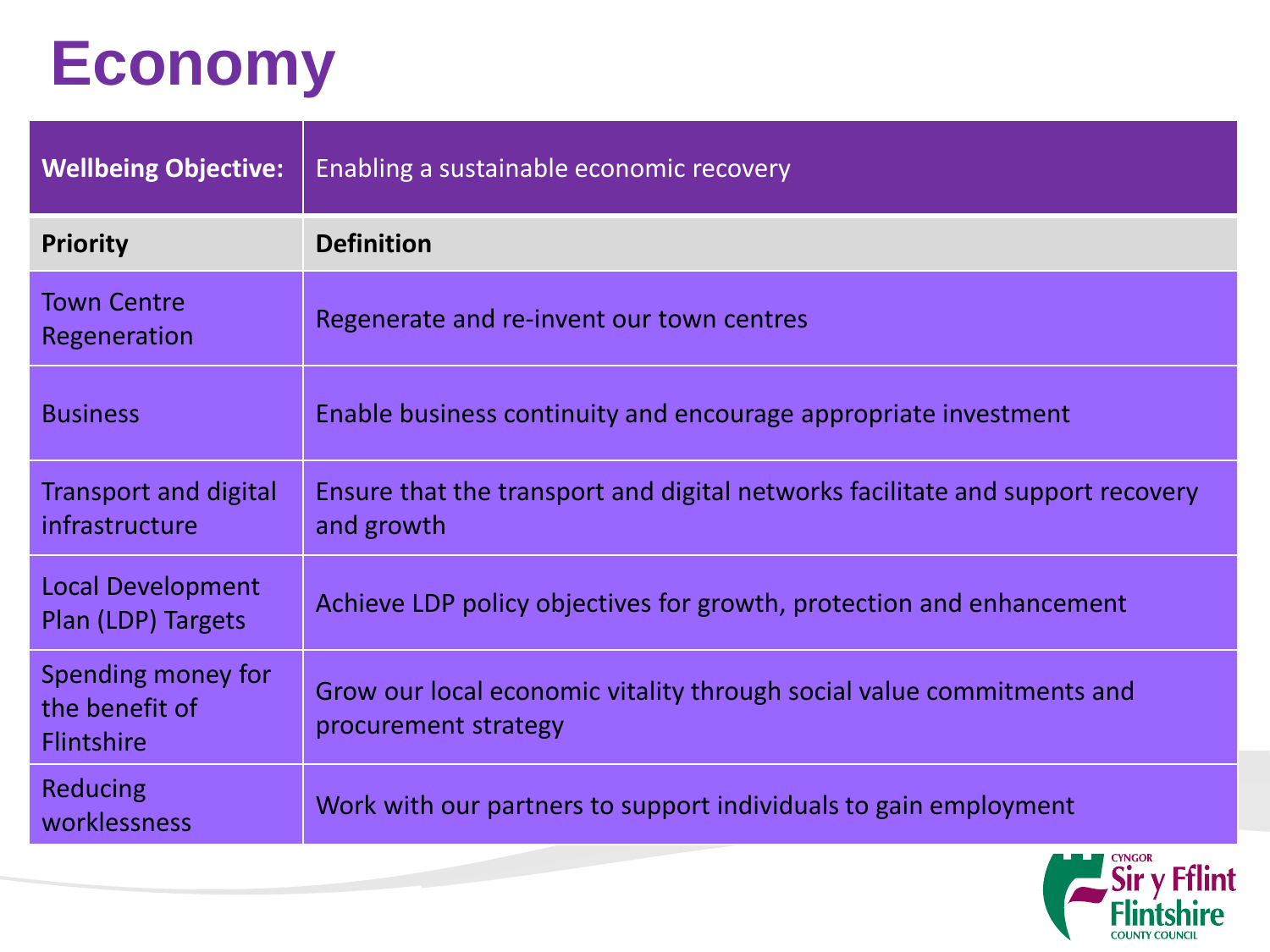#### **Personal and Community Well-being**

| <b>Wellbeing Objective:</b>                                    | Supporting people in need to live as well as they can                                                                                    |
|----------------------------------------------------------------|------------------------------------------------------------------------------------------------------------------------------------------|
| <b>Priority</b>                                                | <b>Definition</b>                                                                                                                        |
| <b>Independent Living</b>                                      | People will be supported to live as independently as possible through the right<br>type of support, when they need it.                   |
| Safeguarding                                                   | Implement and promote the new safeguarding procedures so our employees<br>understand how they can help safeguard people in the community |
| <b>Direct Provision to</b><br>support people<br>closer to home | The services we provide so people can access the support they need in their<br>local community                                           |
| <b>Local Dementia</b><br><b>Strategy</b>                       | Continuing to improve the lives of people living with dementia in Flintshire                                                             |
| A well-connected,<br>safe and clean local<br>environment.      | Resilient communities where people feel connected and safe                                                                               |

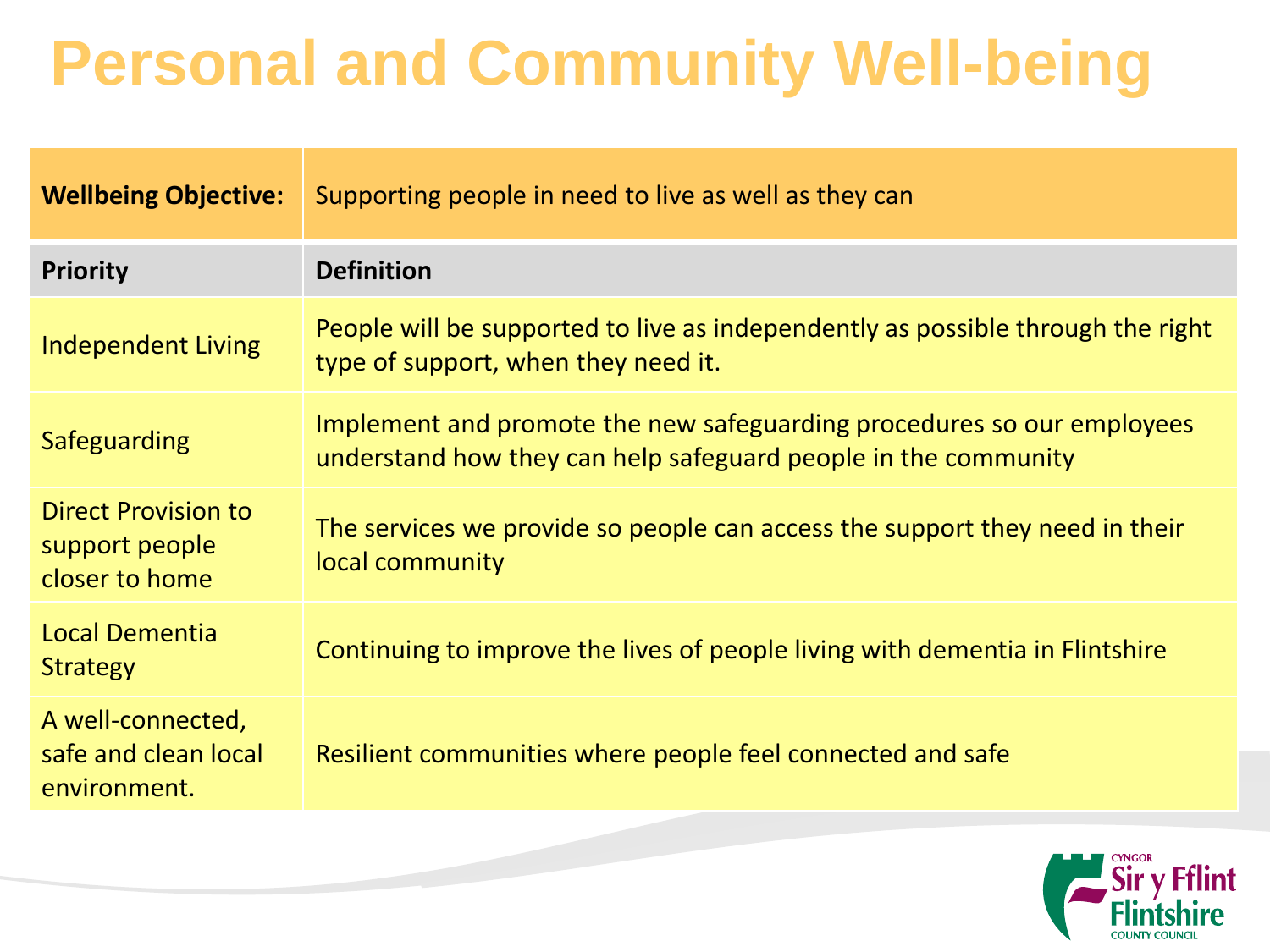#### **Education and Skills**

| <b>Wellbeing Objective:</b>                  | <b>Enabling and Supporting Learning Communities</b>                                                       |
|----------------------------------------------|-----------------------------------------------------------------------------------------------------------|
| <b>Priority</b>                              | <b>Definition</b>                                                                                         |
| Educational<br>Engagement and<br>Achievement | Providing diverse learning opportunities to support educational achievement in<br>schools and communities |
| <b>Digital Learning</b>                      | Supporting education engagement and achievement through proactive use of                                  |
| Opportunities                                | accessible digital media                                                                                  |
| Learning<br>Environments                     | Creating aspirational and flexible learning environments                                                  |
| Learning Community                           | Supporting our learning communities to engage and achieve through extensive                               |
| <b>Networks</b>                              | partnership working unpinned by common safeguarding practices                                             |
| <b>Specialist Educational</b>                | Extending local capacity to support learners with additional learning needs                               |
| Provision                                    | (ALN)                                                                                                     |
| <b>Welsh Education</b>                       | Working with schools and partners to support the Welsh Government's                                       |
| Strategic Plan (WESP)                        | strategy to enable one million Welsh speakers by 2050                                                     |